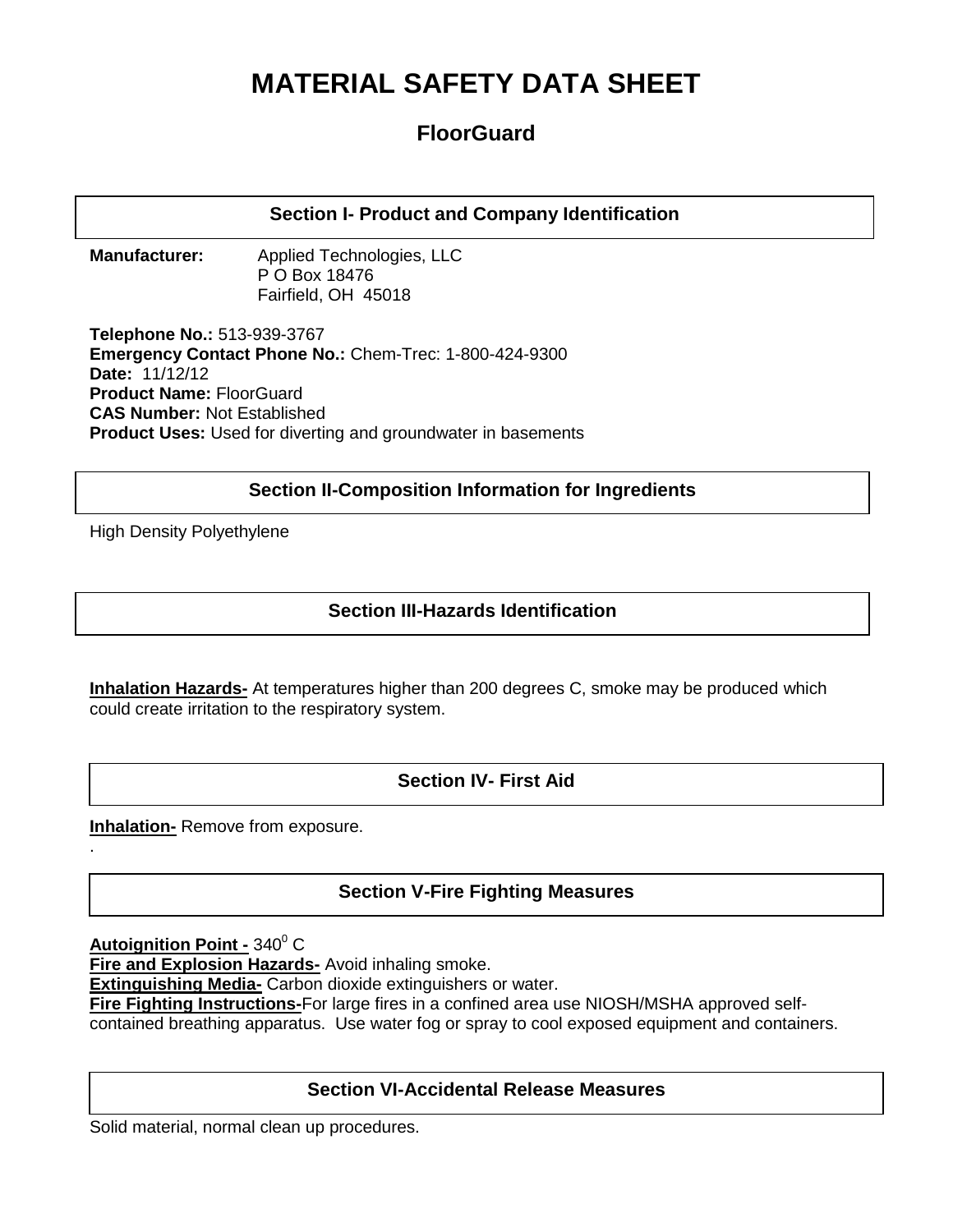## **Section VII-Handling and Storage**

**Handling and Storage Precautions-**Do not smoke while handling product. Keep away from sparks open flame and heat sources.

**Storage Precautions-** No special storage considerations.

**Work Hygienic Practices-**Wash thoroughly with soap and water after handling.

## **Section VIII-Exposure Controls/ Protective Clothing-Continued**

**Eye/Face Protection-** As required by site specific conditions. Not generally needed. **Respiratory Protection-**Not generally required unless needed to prevent respiratory irritation. Wear dust mask if this occurs.

#### **Section IX-Physical and Chemical Properties**

| <b>Appearance-</b> Grey                                        | <b>Chemical Type-Pure</b>   |
|----------------------------------------------------------------|-----------------------------|
| Odor-Negligible                                                | <b>Physical State-Solid</b> |
| <b>Packing Density-</b> At 20 degrees C, from 900 to 990 Kg/mc |                             |

#### **Section X- Stability and Reactivity**

**Stability**: Stable **Hazardous Polymerization**: will not occur

#### **Section XI- Toxicological Information**

**Eye Effects-** Dust may cause irritation.

**Acute Inhalation Effects-** Dust may produce mechanical irritation to the mucous membranes of the nose, throat and upper respiratory tract.

#### **Section XII- Ecological Information**

No data available

#### **Section XIII-Disposal Information**

Dispose of in accordance with all applicable local, state and federal regulations.

#### **Section XIV-Transportation Information**